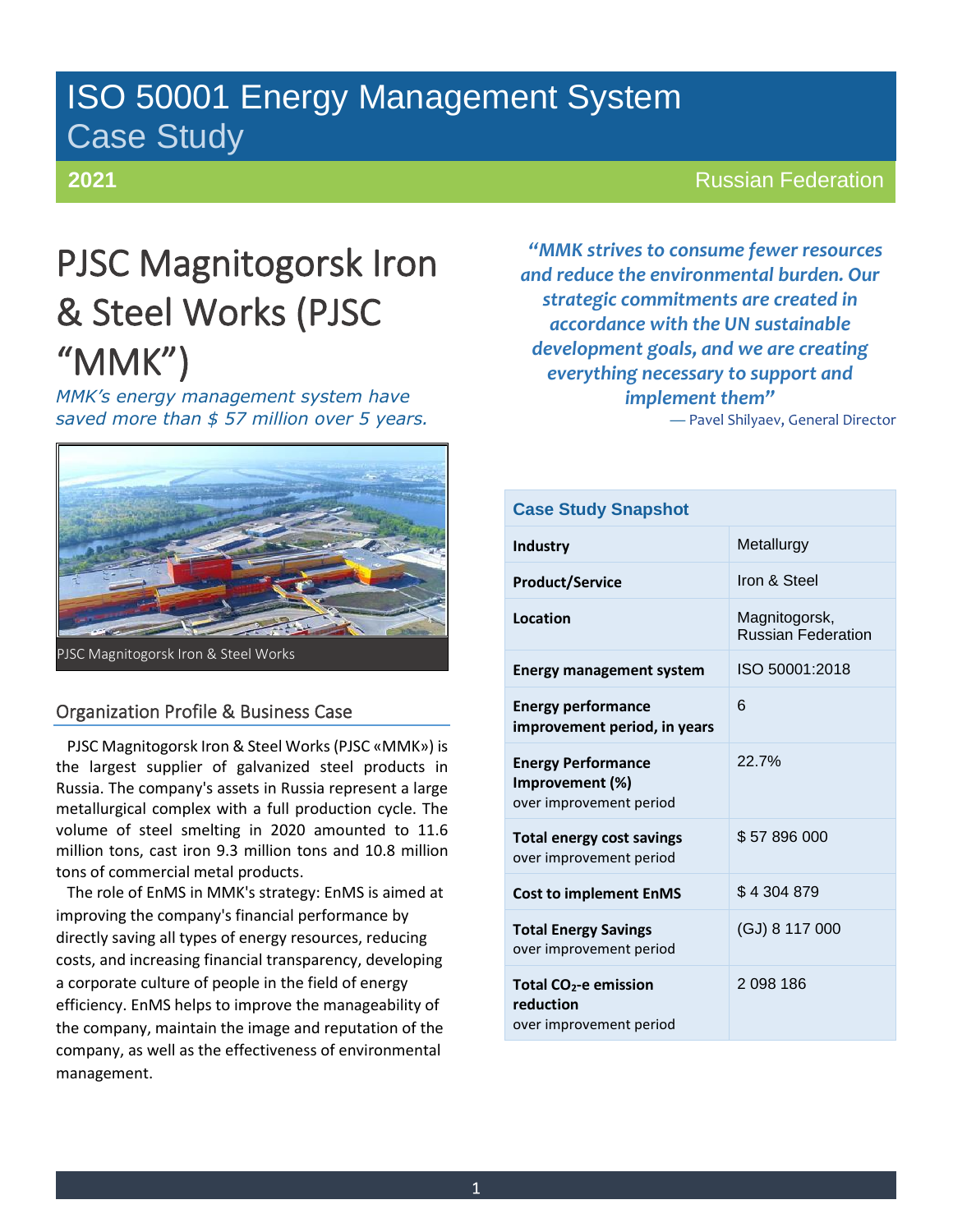### Business Benefits

MMK is a city-forming enterprise, so monitoring energy efficiency and environmental safety is the most important strategic goal of the company.

Since 2018, the Ministry of Natural Resources and Ecology of the Russian Federation has excluded Magnitogorsk from the list of cities with the highest level of atmospheric air pollution in the Russian Federation. PJSC «MMK» updated its development strategy in 2020. Now we are committed to countering climate change by reducing the carbon footprint of our products.

In 2020, the construction of a new coke oven battery and a new blast furnace began, the complex of which includes a recycling steam-blowing power plant (RSBPP). The complex will include a new workshop for capturing chemical products and a biochemical installation of water treatment. Through the launch, it will expected to reduce emissions into the atmosphere of 11.35 thousand tons per year. The modernization of blast furnace No. 2 and the equipping of its foundry yards with an aspiration unit was completed in 2020. Because of its launch, it was possible to reduce emissions of pollutants into the atmosphere by 250 tons. In 2020, work has begun on the reconstruction of gas purification plants in the Oxygen Converter Shop (OCS) and Electric Steelmaking Shop (ESS), the purpose of which is to increase their productivity and prevent unorganized emissions through more efficient collection and cleaning of flue gases. As a result, it will expected to decrease by 800 tons per year.

EnMS works closely with ISO 14001, taking over some of the functions to reduce  $CO<sub>2</sub>$  emissions in accordance with ISO 14064.



These are key projects equipped with energy-efficient equipment that will allow decommissioning outdated equipment, which will reduce the environmental impact, as well as reduce  $CO<sub>2</sub>$  emissions.



*"MMK is a responsible organization. Our goal is to reduce CO<sup>2</sup> emissions by 2.2 million tons by 2025"* ̶ Pavel Shilyaev, General Director

PJSC «MMK» and the Fortum Energy Concern signed a Memorandum of cooperation in the field of renewable energy.



*"MMK's investments in the environment in 2020 exceeded \$ 90 million"* ̶ Viktor Rashnikov, Chairman of the Board of Directors of PJSC «MMK»



2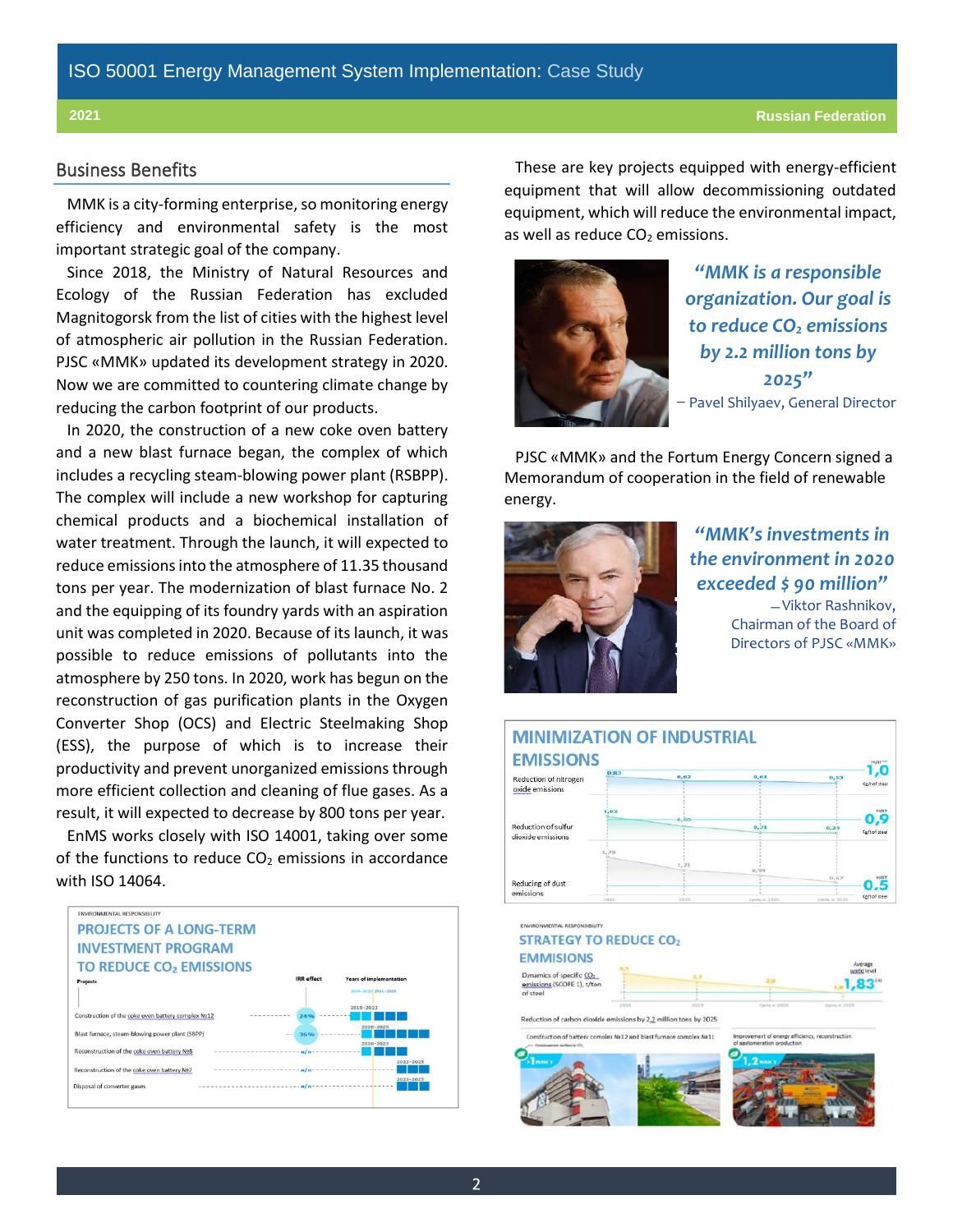In accordance with the energy saving program, measures to reduce the cost of production were developed and implemented in all production and functional divisions of the company.

The main directions of cost reduction:

- implementation of organizational and technical measures;
- implementation of low-budget high-performance investment projects (Baby Capex);
- inventions and innovations;
- implementation of energy saving measures.

The share of costs for purchased energy resources in the cost of products sold decreased by 1.3% compared to 2016. The energy management system at PJSC «MMK» has saved more than \$ 55 million over 5 years.

#### Plan

In order to prepare for the recertification of the energy management system in accordance with the requirements of the international standard ISO 50001:2018, MMK carried out the following activities:

1) Developed a management approach based on monitoring energy resources, collecting data from an automated system recognized as an effective management system in the field of energy conservation by the Ministry of Energy of the Russian Federation. Areas of significant energy consumption are identified and the largest consumers are found.

### **Structure of consumers energy resources of MMK in 2020, million GJ**



The company not only purchases energy resources, but also produces its own. The result of energy resources management in 2020 – the total energy consumption for the Group MMK amounted to 343.6 million GJ, which is 3% less than the same indicator in 2019. In 2020, total fuel consumption decreased by 2.6% compared to 2019. In 2020, the volume of purchased heat and electric energy decreased by 9% compared to 2019 and amounted to 28.97 million GJ. At the same time, the share of purchased electricity consumption from the total energy consumption in 2020 is equal to 8.1% (in  $2019 - 8.6%$ ).



The share of secondary gas utilization at power plants in relation to its output has been increased in comparison with 2019: coke oven gas – up to 33.2%, blast furnace gas – up to 56.2%, the share of natural gas consumed by power plants in the total fuel balance of PJSC «MMK» is 39.5%.

Electricity generation by MMK's electric power stations in 2020 increased by 6.5 MW compared to 2019 and amounted to 545 MW. The provision of PJSC «MMK» with its own electric energy (the share of its own electricity in the balance sheet of PJSC «MMK») increased to 64.1% compared to 2019.

Energy losses were reduced in comparison with 2019:

- losses of drinking water by 13 % (0.33 million  $m^3$ );
- compressed air by 11% (7.8 million  $m^3$ ).



One of the most important indicators of energy efficiency is the energy intensity of production – the ratio of energy equivalent of the total amount of energy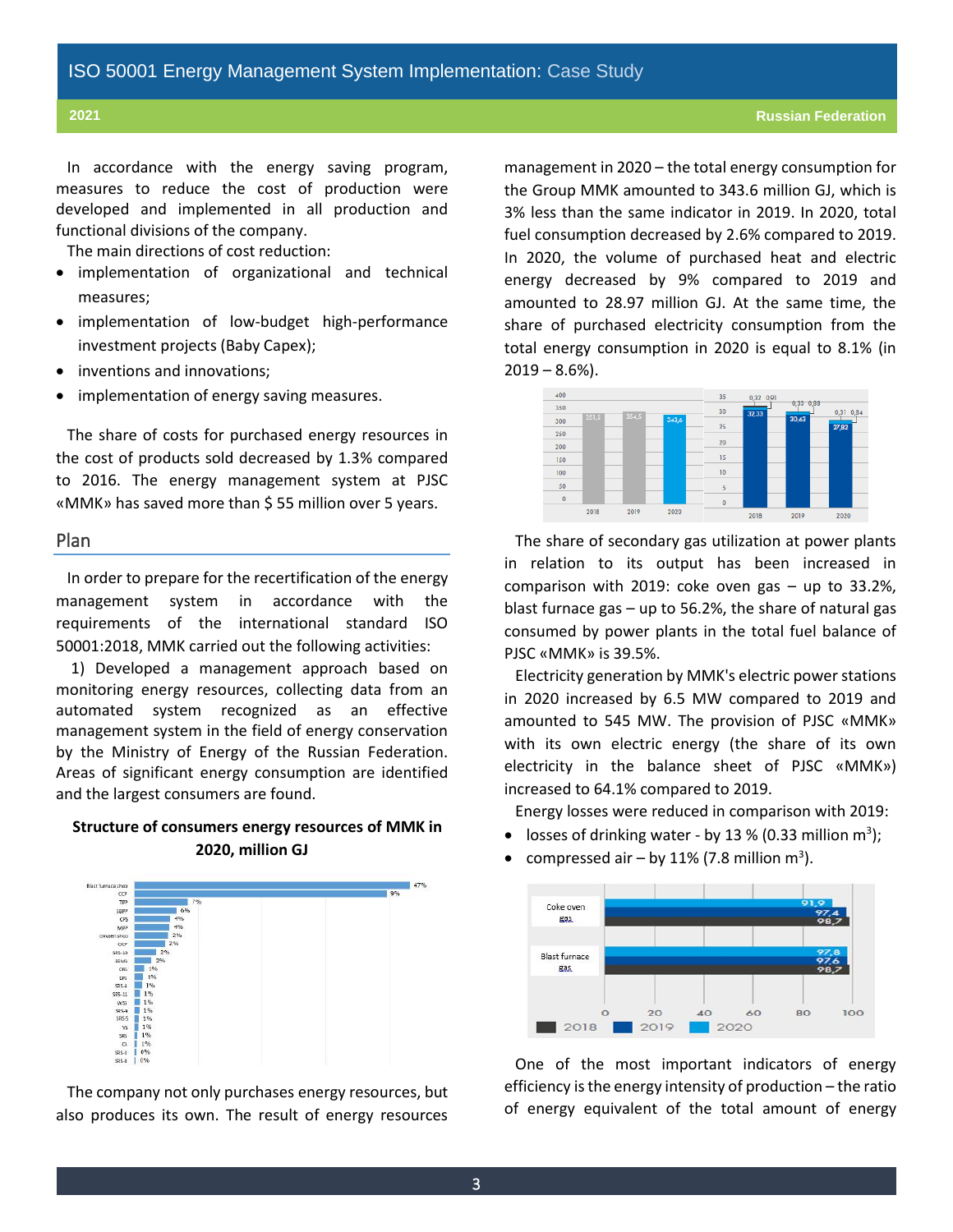consumed to the volume of steel production. The reduction in the specific energy intensity of steel in comparison with the plan by 0.27 Gcal/t (or 4%) was 6.45 Gcal/t raw steel.



The effectiveness of the organization of the technological process depends on the organization of the production process at the enterprise and workshop level, as well as directly on the actions of the operator.

The evaluation method is based on fixing the volume of purchased resources and comparing them with the target indicators.

The calculation of the target indicators is carried out using a multivariate regression model.

**q** = -0.1954 – 2.46510^-6 · **steel** + 4.13110^-3 · **cast iron** + 2.37310^-2 · K<sup>3</sup> + 7.24810^-3 · **coke**

The methodology based on regression analysis when using the STADIA software product (IT product) is used to determine ways to improve energy efficiency. The software allows you to analyze several dozen incoming parameters:

- the structure of product orders;
- the grade of steel planned for smelting;
- execution of technological chain orders calculated in ERP-modules;
- composition of charge materials and physical properties of coking coal;
- load factor of power plant generators.

The accuracy of the approximation is 97-99%.

2) Distributed the energy saving policy among employees, the following activities were carried out:

• The standard of the enterprise «The procedure for managing energy-efficient projects» was introduced by the order of MMK;

- Implemented a methodology for motivating staff to design an energy-efficient project;
- An additional training program for personnel has been developed in order to achieve maximum results in the system management of consumed energy resources in accordance with MS ISO 50001:2018;
- Implementation of a mechanism for monitoring and controlling the reduction of production costs and improvement of energy efficiency of production based on the order of the General Director of MMK;
- Holding regular meetings with the main specialists in the areas, in the workshops with employees of the departments.



*"In 2020, PJSC «MMK» successfully passed the certification of the EnMS in accordance with the new requirements of the international standard ISO 50001:2018 and received the certificate tüv Thüringen e.V. (Germany), confirming that the company uses an energy management system that meets the requirements of the ISO 50001:2018 standard"*

̶ Ilona Yapryntseva, Head of the Center of Energy Saving Technologies PJSC «MMK»

The certification process, starting with the preparation, included the following:

- 1. A new Energy policy was introduced in 2020 in accordance with the sustainable development goals;
- 2. A special group, based on the Center of Energy Saving Technologies, has been created and is functioning to coordinate and organize the activities of the energy management system between the workshops and divisions of the plant;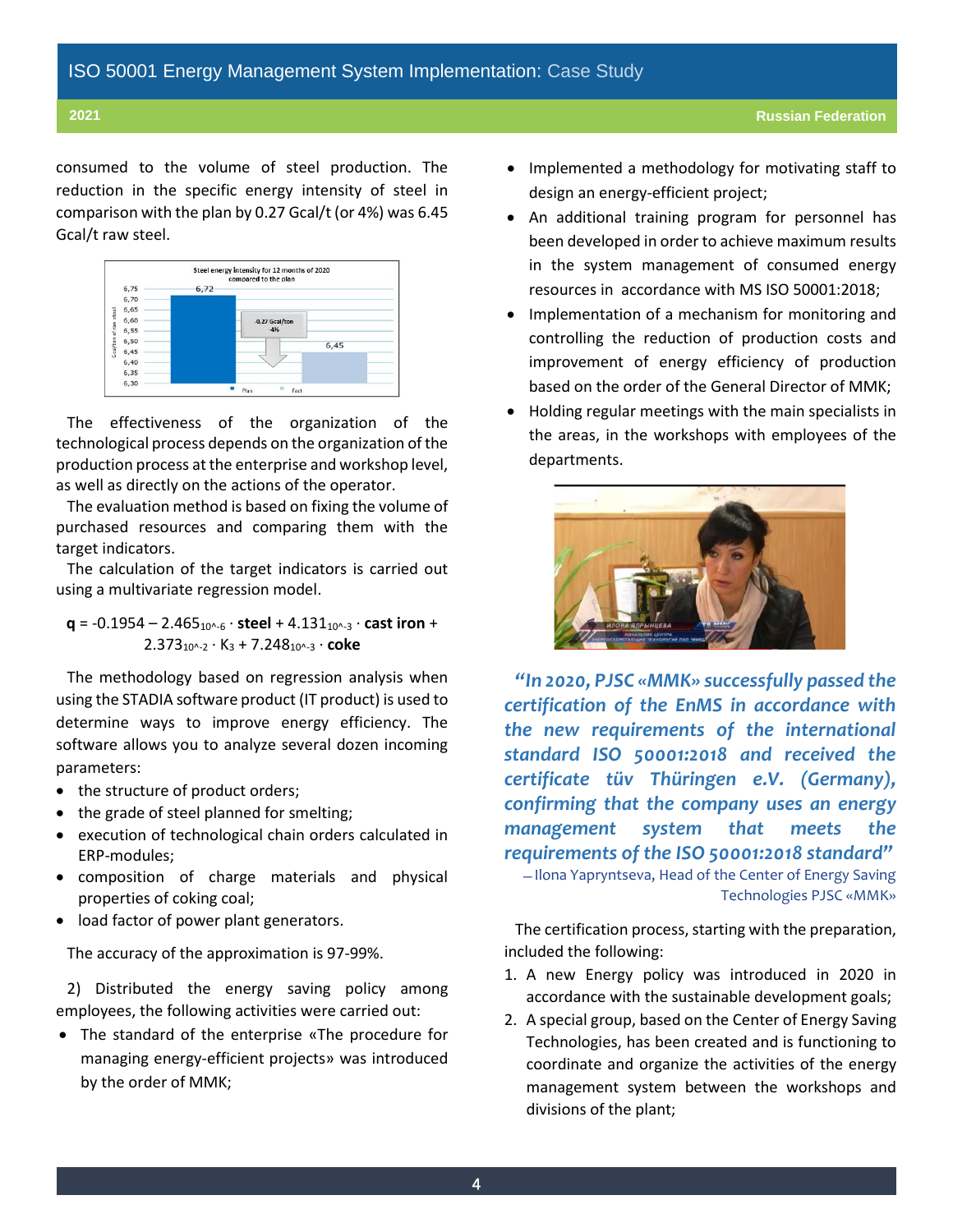- 3. A new business process "Energy saving and improving the energy efficiency of production" has been developed;
- 4. A new business process for risk management has been developed and integrated into all existing business processes of production;
- 5. Changes were made for job descriptions and regulations for workshops;
- 6. Trainings have been organized for all categories of employees in EnMS, including subsidiaries;
- 7. A new system of motivation of the staff of the workshops has been developed. Due to the fact that power plants in the structure of energy consumption account for more than half of all energy consumption;
- 8. An economic case was demonstrated to ensure the commitment of the company's top managers and effective management support.

### Do, Check, Act

EnMS PJSC «MMK» is aimed at improving the energy efficiency of production and use of energy, in accordance with the adopted energy policy.

In 2020, in accordance with the order of the General Director, an energy saving program of 116 measures was implemented:

- 28 events on electricity;
- 24 fuel events;
- 30 events on thermal energy;
- 14 events on air conditioning and compressed air;
- 10 events on drinking water;
- 10 events on technical water.

Financial costs for energy saving and energy efficiency improvement:

| Year      | Activities                                       | Cost, \$  |
|-----------|--------------------------------------------------|-----------|
| 2015-2019 | • Certification according to<br>ISO 50001:2011   | 8600      |
|           | • Staff training                                 | 3 100     |
|           | • Energy saving projects                         | 175 246   |
|           | • Energy audit                                   | 418 300   |
| 2020      | • Recertification according<br>to ISO 50001:2018 | 9333      |
|           | • Projects, energy saving                        |           |
|           | program                                          | 3 699 333 |

The tasks of energy management include:

- use of advanced management methods and approaches to improving energy efficiency;
- optimization of existing power supply schemes, production and technological processes and related processes;



- using the energy efficiency criterion for purchasing equipment, raw materials, technologies, designing and implementing new or modernized facilities;
- introduction of a new personnel motivation system focused on the use of secondary energy resources.



An electronic energy management platform (PEM) has been developed which designed to automate energy management processes. The tasks of PEM include:

- Monitoring and analyzing the implementation of energy saving measures and their impact on energy consumption and costs;
- Formation of analytical materials for planning and implementing energy saving measures;
- Accumulation and replication of best practices in the field of energy efficiency improvement.

During the 12 months of 2020, 771 energy efficient ideas were submitted to the PEM of which 188 projects were implemented.